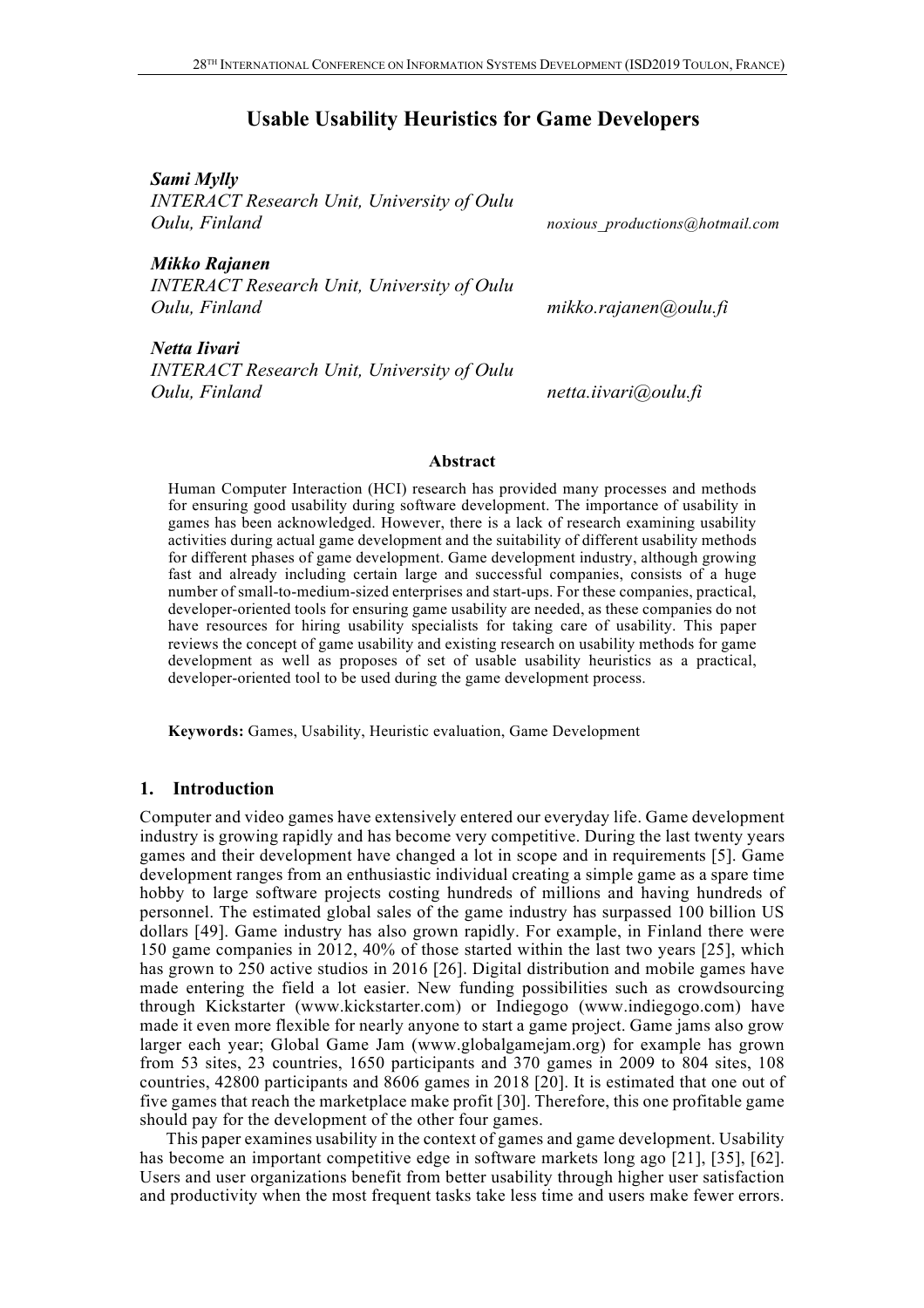The development company, then again, benefits from better usability through reduction in time and resources needed for development due to reduced need for changes in late phases. Furthermore, the development company can use improved usability as a competitive edge and potentially increase sales. Better usability can also reduce the number of contacts made to customer support and reduce support costs [4], [14], [35], [44]. As can be seen, there are numerous motivations to invest in usability, even if it is also acknowledged that in the context of game development, these motivations may not all be relevant anymore.

Games are under research activity in Human Computer Interaction (HCI) research, among other disciplines. HCI has addressed games and their development in many respects. One research stream has particularly concentrated on usability in games, concerning either the relationship between usability and games or the process of ensuring usability of games. Usability intuitively is not the most relevant characteristic of good games, but it has still been argued as a relevant aspect, although in need of slight redefinition, as traditional usability concepts such as efficiency may not be particularly important in games ([13], [58]). In game play and game development, motivations for investing in usability have still been found (e.g. [56], [58], [59].

HCI research has already provided plenty of processes and methods for ensuring good usability during software development. Although game development shares many features with software development in general, there are also many specific features in games that pose differing requirements for the development. Especially this study is interested in initially supporting the integration of usability into game development, i.e. there is an assumption that usability has not been institutionalized [65] in game development but instead measures are needed for initially experimenting with usability methods in practice. In game development industry with small start-ups, it is assumed that simple, cheap and fast to use methods are particularly welcomed. In such a context, there may not be resources for hiring usability specialists to take care of usability, but instead developers may have to take care of it among other duties. In such a situation, developers need to be supported in initiating usability work and the methods recommended for them need to be usable for them. There already is HCI research on educating and supporting developers in taking responsibility of usability during development [17], [23], [28], [66], [71]. Although developers' effort is not seen as replacing the need of professional usability specialists, it is still considered as a valuable contribution towards increased usability. Along these lines, in this paper the particular interest will be in supporting game developers to initiate usability work in game development with the support of usable usability methods.

Hence, this paper explores the relationship between usability and games and identifies ways for initially introducing usability activities into game development without professional usability specialists. In such a situation, it is recommended to begin with usability evaluations, which can act as a wake-up call [65] and which, overall, are widely used, successful and efficient usability methods [28], [69]. Of usability evaluation methods, usability inspection methods, such as heuristic evaluation, are less resource intensive and expensive to adopt; hence, they can be relatively easily and quickly adopted in development [28], [38], [50], which is very valuable in game development industry with small start-ups. Additional value of heuristics is that they can also easily be used as guidelines or rules of thumb for design and development. Like Hodent [27] says: "...the earlier UX issues are identified, the less it costs to fix them." To introduce usability into game development, some usability methods have already been introduced, including usability inspection methods [13], [19], [34], [55], [52], [64]. There, however, is a research gap relating to the appropriateness of the developed usability methods in game development, particularly suitability of the methods for game developer use. Some recent studies have alarmingly indicated that heuristic evaluation is not a common usability evaluation method in the game development industry [61] and that game developers rather develop their own usability heuristic lists for each of their games than use existing lists, which they consider too difficult to use [60]. Hence, there is a need to better understand developer experience in game usability – HCI and games related research should examine how usable the existing usability methods are for the game developer as well as develop more usable methods. This paper contributes by taking initial steps along this path.

This paper is structured as follows. The next section presents related HCI literature on usability and its development. The third section discusses game development describing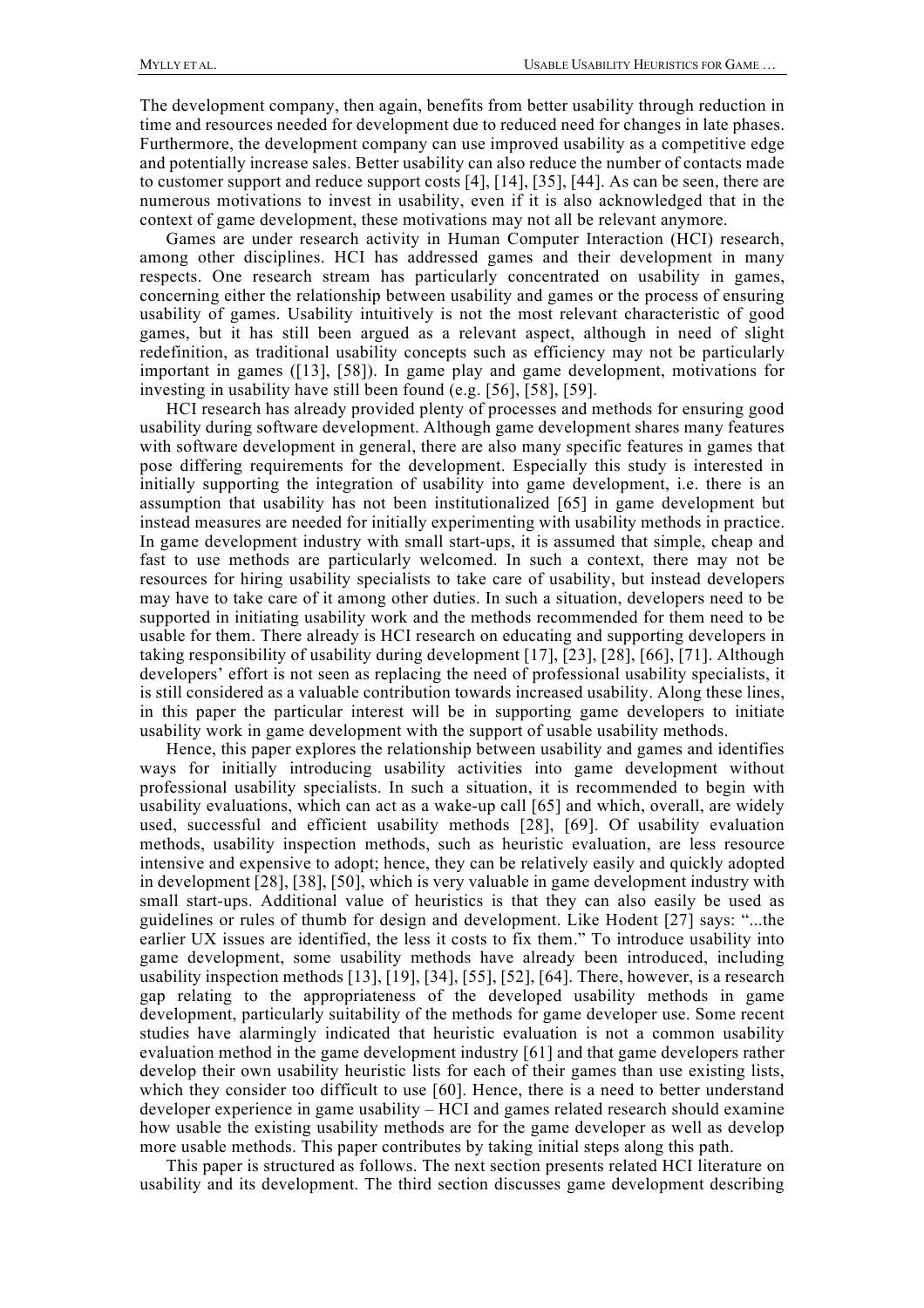the core concepts, processes and methods. The fourth section reviews research specifically on games and usability. The fifth section presents the research method utilized in this study as well as proposes a set of usable usability heuristics for games, organized through the analytical lenses of game development process phases. The final section summarizes the results of the paper, discusses their implications for theory and practice, presents the limitations of the research and identifies paths for future research.

# **2. Defining and Designing Usability**

Usability has been discussed particularly in the field of HCI. The most common definitions are certain ISO standard definitions as well as Nielsen's definition. Usability is identified as one of the main software product and system quality attributes in the international standard ISO 9126. It refers to the capability of the product to be understood, learned, and used by users, as well as to appeal to users when used under specified conditions [32]. Standard ISO 9241-11 provides another common definition for usability: "The extent to which a product can be used by specified users to achieve specified goals with effectiveness, efficiency and satisfaction in a specified context of use" [33]. Nielsen, furthermore, defines usability to consist of learnability, efficiency, memorability, errors and satisfaction – the system should be easy to learn to use, the use should be efficient, it should be easy to remember how to use the system, users should not make errors or they should easily recover from them, and the system use should be satisfactory [50].

Usability can be designed and improved through usability engineering (UE) and usercentered design (UCD) methods (see e.g. [11], [42], [43], [50], [63]). For example, usability engineering (e.g. [50], [42], [43], scenario-based design (e.g., [63]) and goalbased interaction design (e.g. [11]) have been developed for ensuring usability (and sometimes also usefulness) of the system under development. These methods all contain general phases first relating to understanding users, their needs and tasks and the context of use, to redesigning users' tasks, to creating various kinds of design solutions and to evaluating the design solutions in an iterative manner.

Thus, evaluation of design solutions is an essential step in UE and UCD. It should be carried out at all stages in the system life cycle. Evaluations should be started as early as possible to iteratively improve the design and to generate new ideas. Early evaluations enable fast and cheap improvement of the design. Later, evaluations should be carried out to validate that the requirements have been met and to identify requirements for the next version. Usability evaluation can be either empirical, meaning that actual or representative users take part in the evaluations, or they can be inspections that do not involve users, but usability specialists carry out the evaluations relying on some sorts of guidelines, heuristics or standards [33], [38], [50]. Empirical usability testing is the most widely used, the most successful, and the most efficient method for improving usability, while also usability inspection methods are widely utilized [28], [65]. Usability inspections are less resource intensive than empirical usability testing; consequently, they can be more easily and quickly adopted in development ([28], [38], [50]), also by developers ([28], [38]).

The most common usability inspection method is heuristic evaluation, in which evaluators check whether the system conforms to the given usability heuristics. It is relatively easy to learn to use as well as a quick and cost-beneficial method ([38], [50]). Heuristic evaluation is usually performed by a small group of usability specialists by comparing the system against a certain set of good usability principles or rules of thumb called heuristics. Heuristic evaluation involves usability specialists first individually going through the user interface several times, inspecting the general flow and then more specific elements, comparing those with the heuristics. Afterwards, they combine their findings and estimate the severity of the problems. Heuristic evaluation results in the list of usability problems that are connected with the usability principles that they violate. Also fixes to the usability problems should be identified [50]. One of the most recognized and used set of heuristics is the ten heuristics by Nielsen [50], though more precise heuristics have been tailored to serve different areas (e.g. user experience heuristics) and products (e.g. mobile device [29], web development [37] and game usability heuristics [36], [52], [56]).

# **3. Defining and Designing Games**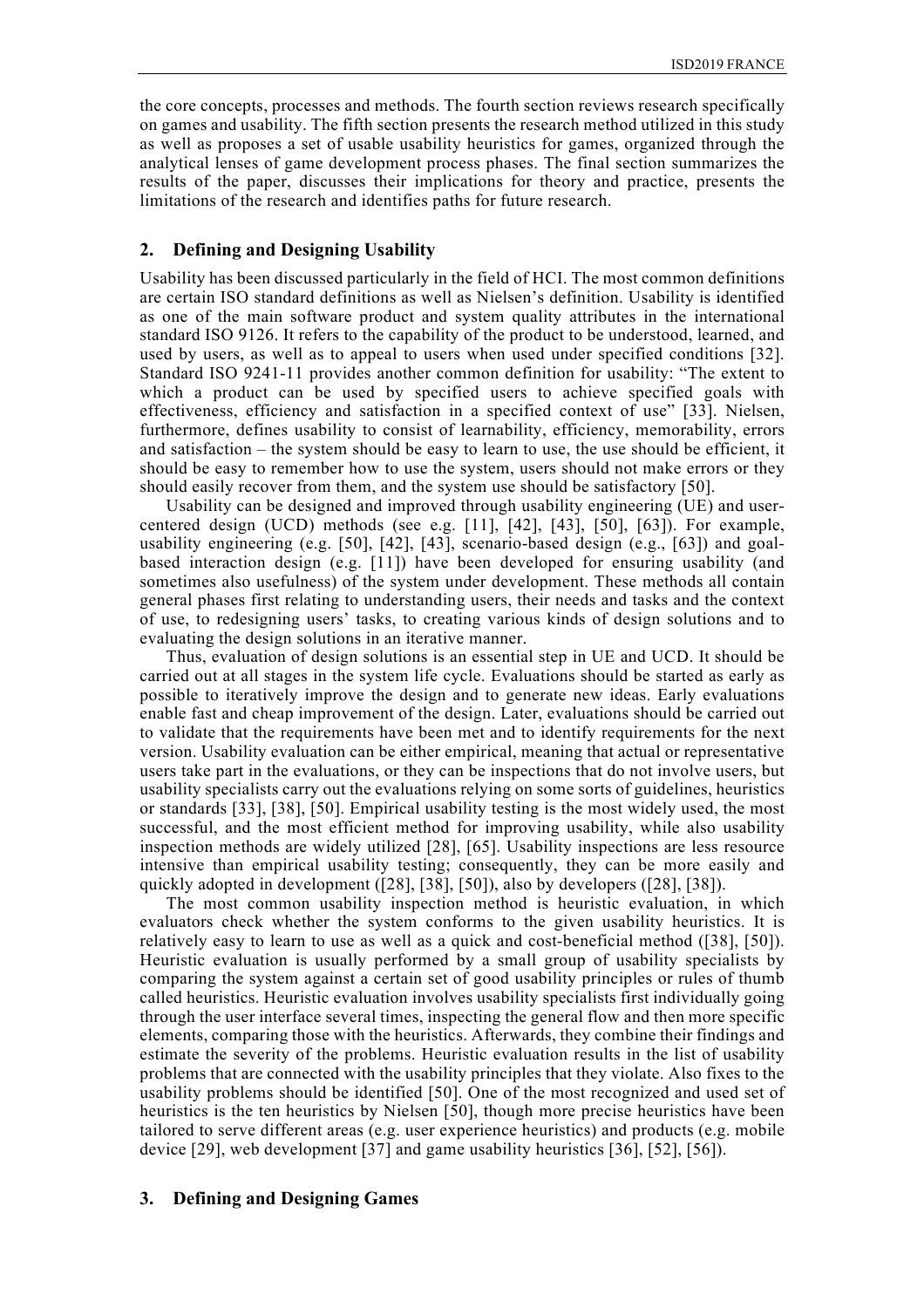Games are natural to humans, driven by our desire to play and made possible by our ability to pretend [1]. Game is "a type of play activity, conducted in the context of a pretended reality, in which the participant(s) try to achieve at least one arbitrary, nontrivial goal by acting in accordance with rules" [1] or "an interactive structure of endogenous meaning that requires players to struggle toward a goal" [10]. Video games are an art form that combines traditional artistic endeavors such as the visual arts, storytelling and music, with more modern technical and engineering achievements [54]. Games is an interactive, goaloriented and rule-based activity, where players can interfere and interact with each other [12]. Game must have the following characteristics: light-hearted character, circumscribed in time and place, outcome is unforeseeable, non-productiveness, rule-based and awareness of a different reality [7]. Game has three features: 1) Players who are willing to participate in the game (e.g. for enjoyment, diversion or amusement); 2) Rules which define the limits of the game, and; 3) Goals which give arise to conflicts and rivalry among the players [67]. We see game as a voluntary interactive activity for diversion or amusement, with rules, goals and opposition. Rules limit the ways of interaction, goals resolve the winner and opposition either tries to reach the goals first or to prevent the other(s) from reaching them.

Game development process is not that much different from a conventional software development process. There are several process models how to develop games. The game development process, however, can be divided into three main stages that are preproduction, production and post-production [71] Testing phase can be seen as an independent phase of development that is conducted at the same time with the production phase [8]. Moreover, concept development phase can be seen as another independent stage of the game development process [2], [64]. Therefore, the basic game development process can be divided into following phases (derived from [3], [51]):

**Concept:** During concept development the main idea of the game is decided and described so clearly that anyone can understand instantly what the game is about [2]. This phase involves high-level design and documentation. Concept development is done after the definition of the initial concept as an iterative cycle consisting of design, development and testing [40]. During this phase, the design team is still small, and errors are easy to fix.

**Pre-Production:** This is possibly the most important phase, during which every aspect of the game is researched, designed, documented and possibly even developed. Preproduction phase is critical to defining what the game is, how long it will take to make it, how many people are needed and how much it will cost to make it [8].

**Prototype:** The goal is to create a prototype that shows the basic ideas behind the game and what separates it from other similar games. The prototype can be lo-tech, such as a paper or a miniature version, or a more advanced digital demonstration. The built prototype can be used to test the non-functional requirements of the game that are otherwise difficult to evaluate, such as gameplay. This practice can also be referred to as rapid iterative prototyping [2]. The pre-production stage finishes when the developer has provided a "proof of concept" in the form of a prototype [2].

**Production:** During the actual production of the formerly designed elements, some changes may occur, but those should be kept minimal. This phase is when the most action happens, most people work at the same time and most time is consumed. The production phase can be divided into three release sub-phases: Alpha, Beta and Gold releases [70].

**Alpha:** The alpha phase has been defined as the point in the production where in the release the game is mostly playable from start to finish [2] and where a particular build of the game is the first playable version [70]. This is where the full arch of the game is playable, even though there may be bugs or the audio-visual elements are not finished. There is a draft version of the manual and every feature is implemented. At this point, no new features are designed or created. Outside help can be introduced to playtest. In the alpha phase of production, the testing efforts focus on reviewing the features of the game separately and only small testing team is required [2].

**Beta:** When the alpha version of the game has been finalized, the focus of the development shifts from development to finishing the game. In this phase, the goal is to have the game stabilized and remove most of the errors and problems [2]. Therefore, instead of testing the story arch, features and mechanics, beta-tests are all about finding and fixing bugs and fine-tuning the performance on targeted platform(s) and hardware. As the production is nearing its end, the full testing team is brought in [8]. During this phase,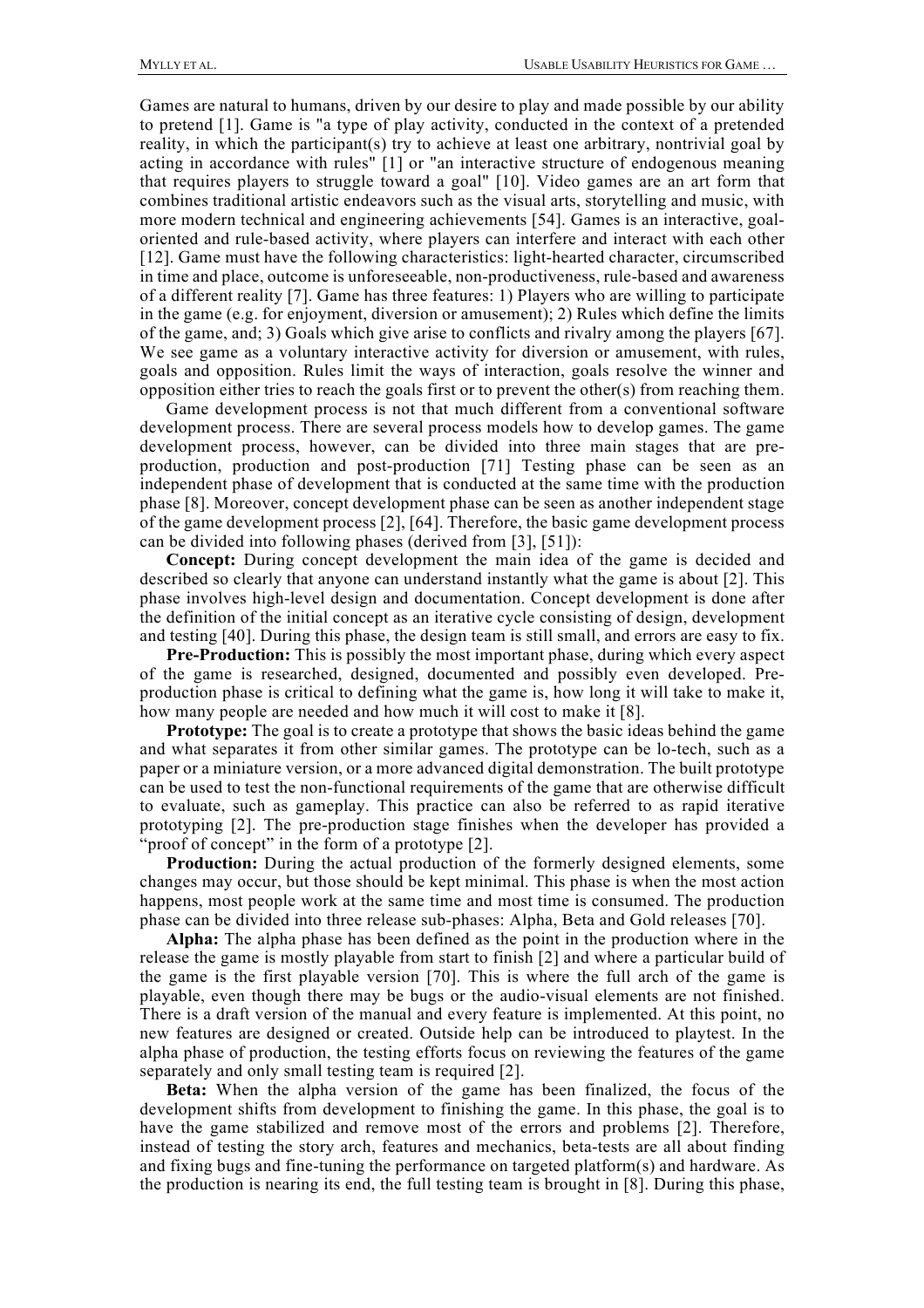everything in the game is finalized or very close to final. Some argue that beta release is the ending point for the production phase, but others consider the production phase to end when the final version – often called gold phase or release phase – has been delivered.

**Gold:** Gold or release phase can be seen as the climax of the process where the game is ready and waiting to be delivered for the distributors. Development and coding may have stopped for a while, but work has not. There are still distribution channels to work with (playable demos to deliver, trailers to publish etc.) and setting up the support environments.

**Post-Release:** This phase involves patching the bugs and issues that were not found or fixed before the initial release, sorting the public relations and caressing the community, without forgetting the upgrades, additional contents and special holiday hats. These concluding actions may be considered as of only cursory interest or they may not be done at all as the development team moves on to the next project [8].

These phases are not strict but can and will overlap and some activities such as quality assurance run through the process. Moreover, among authors there are divergent understandings of the phases involved. For example, some authors [2], [70] do not mention the post-release phase or its activities in their game development process descriptions at all and some [3] include more phases than those selected here.

### **4. Usability and Games**

Game User Research has been around for a few years now. Usability and/or playability in games as well as techniques such as game analytics have gained a lot of attention recently [13], [15], [16], [48]. Increasing number of players and the variety of players have pushed the developers from developing for themselves to developing for everyone. The average Joe or Jane wants to be able to play the game right after installation and wants to be adequately good from the start, without reading any manuals. Thus, usability may provide a competitive edge [31] also in game development e.g. through increased willingness of players to buy a game that has good usability [57], [58]. Usability may contribute to higher user satisfaction and productivity, even though in a slightly different meaning compared to applications supporting work tasks, as game playing is voluntary [63]. Game usability and the quality of the user interface are still very important for players [64]. As more and more game development companies compete for the attention of players, it can be argued that in game development good usability is becoming less an advantage and more a necessity. It is easy for players to change to different game if they are not satisfied with the usability of a game, and trial versions, professional game reviews and online gamer communities ensure that a game with bad usability gets a bad reputation fast [46], [58].

What is usability in games then? Well, pretty much the same as in any other software, with some differences [34]. Games are not intended to be productive, - yes, there are some productive games too – but games are primarily supposed to entertain [1]. Usability in games, therefore, addresses issues that hamper users' ability to get entertainment and fun out of the game, areas such as controls, heads-up display and menu structures. There are various good examples and unfortunately quite a few examples of things done wrong (the original Final Fantasy XIV and Fable 3 user interfaces and menu systems, to name two, are some of the most criticized single aspects in a game ever, addressed for example by Morton [46]). With the current reformation of games to a wider audience, usability plays even a stronger role, as the variety of players' gaming skills increases, the games have to adjust to this with tutorials and simplicity (in how you learn to play the game, not in the game). Playability is an extension of usability in games [48]. It adds layers specific to games on top of usability - immersion, character development and how well the game in general comes together for example, whereas playability is a lot more than these [64].

To introduce usability activities into game development, some methods have already been proposed [13], [18], [36], [45], [52], [55], [64]. Fernandez and colleagues [19], Mylly [47] and Sánchez and colleagues [64], among others, have discussed the introduction of usability or playability factors to game development and shown the need for playability elements during development. There are different approaches to bringing usability or playability into development, from player-centered design models such as in Charles and colleagues [9] to heuristic evaluation such as in Desurwire and Wiberg [13]. One of the simplest ways to enhance usability is to introduce heuristics that can be used by every team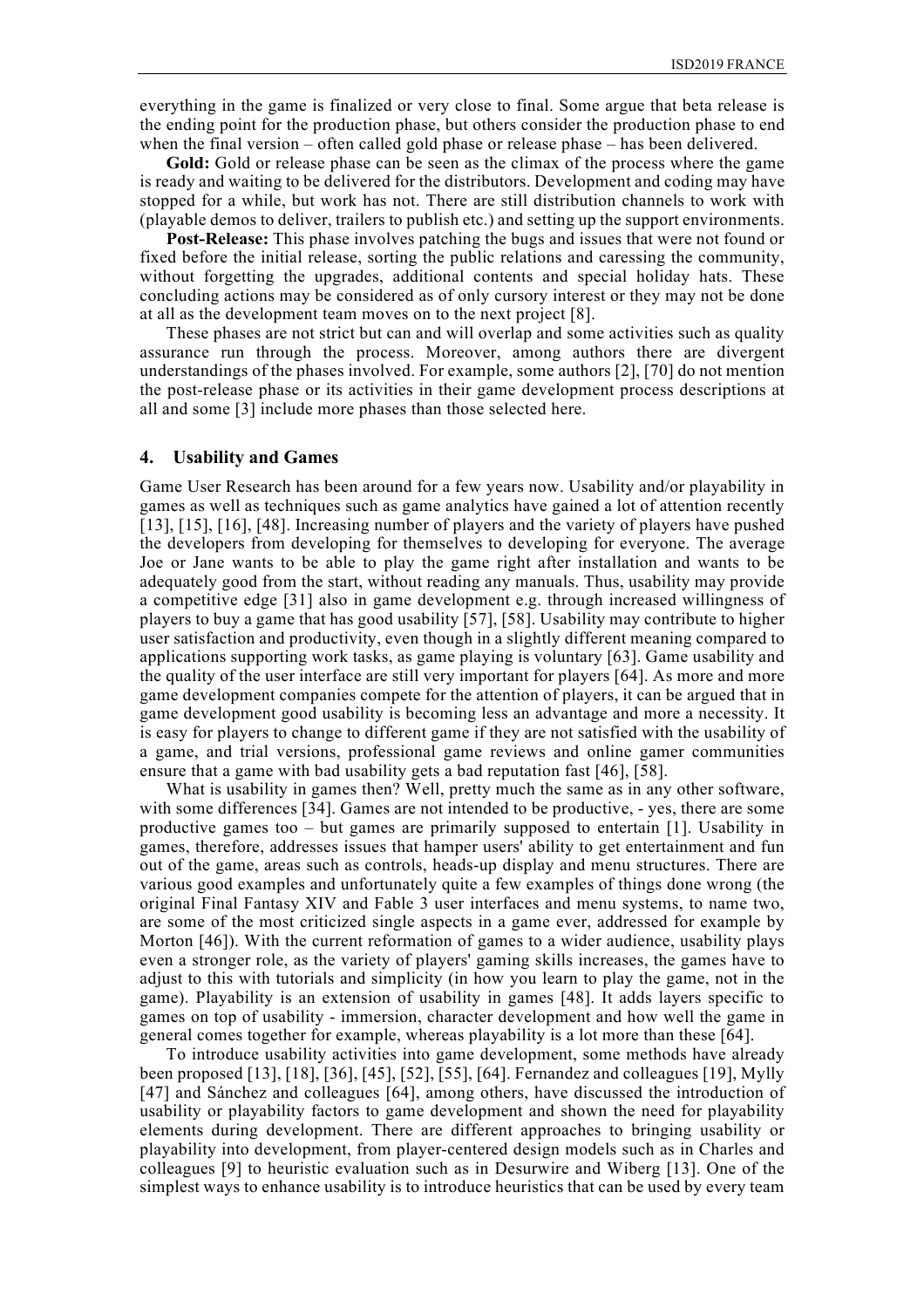member, without the need of usability professionals [28], [38], [50], [66]: they provide a cheap and flexible tool for finding issues early and to better understand usability and/or playability [53] that can be used by novice evaluators with good results [22]. Usability heuristics for games were first introduced by Malone [39] in 1980. After quite a few years they have become current again. Today, various sets of heuristics have been introduced to address game usability. Researchers such as Federoff [18], Pinelle and colleagues [56], Brown [6], and Desurvire and Wiberg [13] have produced their own sets and some sets have also been revised later. These sets tend to have dozens of heuristics that very easily appear as confusing and difficult to apply for a game developer who is not experienced in usability. Therefore, the problem with the existing models is that they are targeted at usability researchers and professionals rather than for people without former studies in usability. For these non-usability experts, the heuristics are hard to understand and use.

So far, most of the research has been on establishing a base for the research itself, but the time for putting all this to use in practice has clearly came. Brown [6] has taken a more simplified, usability oriented approach to develop his set of heuristics but we feel that to actually increase usability as well as to help game developers, the heuristics need to support all; design, development and usability; hence too simple a solution does not do it either. The closest approach to ours is that of Desurvire and Wiberg [13], i.e. their PLAY -method, yet the heuristics proposed in this method are again more suitable for usability-oriented people, not for a developer uneducated in usability. In chapter 5, we will propose some examples of usability heuristics that are devised to suit the game developer, in a manner usable to them, divided into different game development phases.

## **5. Proposal for Usable Usability Heuristics for Game Developers**

The research process of this paper utilizes both conceptual-analytical and constructive research approaches [41]. The literature review relies on the former, while this research also includes development of developer-oriented game heuristics to be used as a practical tool in game development, which relies on the latter, i.e. design science research (DSR). DSR aims to develop new or improved ways to achieve human goals [24], [41] and it consists of two basic activities: building and evaluating. Building is a process for constructing an artefact for a specified purpose, and evaluating is a process of determining how well the constructed artefact performs in that specified purpose [41].

This paper has the goal of building a set of usability heuristics to fit into the game development context and process, especially for developer use. March and Smith [41] differentiate two cases concerning whether the construct already exists in some form or whether the construct has not existed before in any shape or form. In case the construct is totally new, the contribution of the research comes from the novelty of the artefact and the persuasiveness of the claims that it is effective [41]. In case the construct has already existed in some form – as it is the case in this paper, where both heuristic evaluation and game development process exist in their own separate forms – the contribution of the research lies in the construct being, in some sense, better than the old one [41]. This paper contributes by fitting the heuristic evaluation to the phases of game development process and context to suit the developer use.

The following chapters introduce examples of heuristics that could be introduced and used by everyone involved in game development as guidelines, not just as tools for inspection. The heuristics are kept simple for the best efficiency and divided by the development phase to better integrate them into the game development process. They are based on game usability studies such as [13], [56], [69] as well as on game development literature such as [1], [51], [54], [57] and on real-life game development experiences in multiple projects. The example heuristics are simple and elemental ones: they were chosen due to their general nature (suitable for most games) and as they are easily explainable to everyone, without extensive knowledge in either usability or game development. The proposed usability heuristics were kept simple for the best efficiency while covering the critical areas of game usability in each of the game development phases. Relating to each phase, the selected heuristics try to convey aspects important for ensuring usability of the games as well as aspects particular to the development of games, not software in general.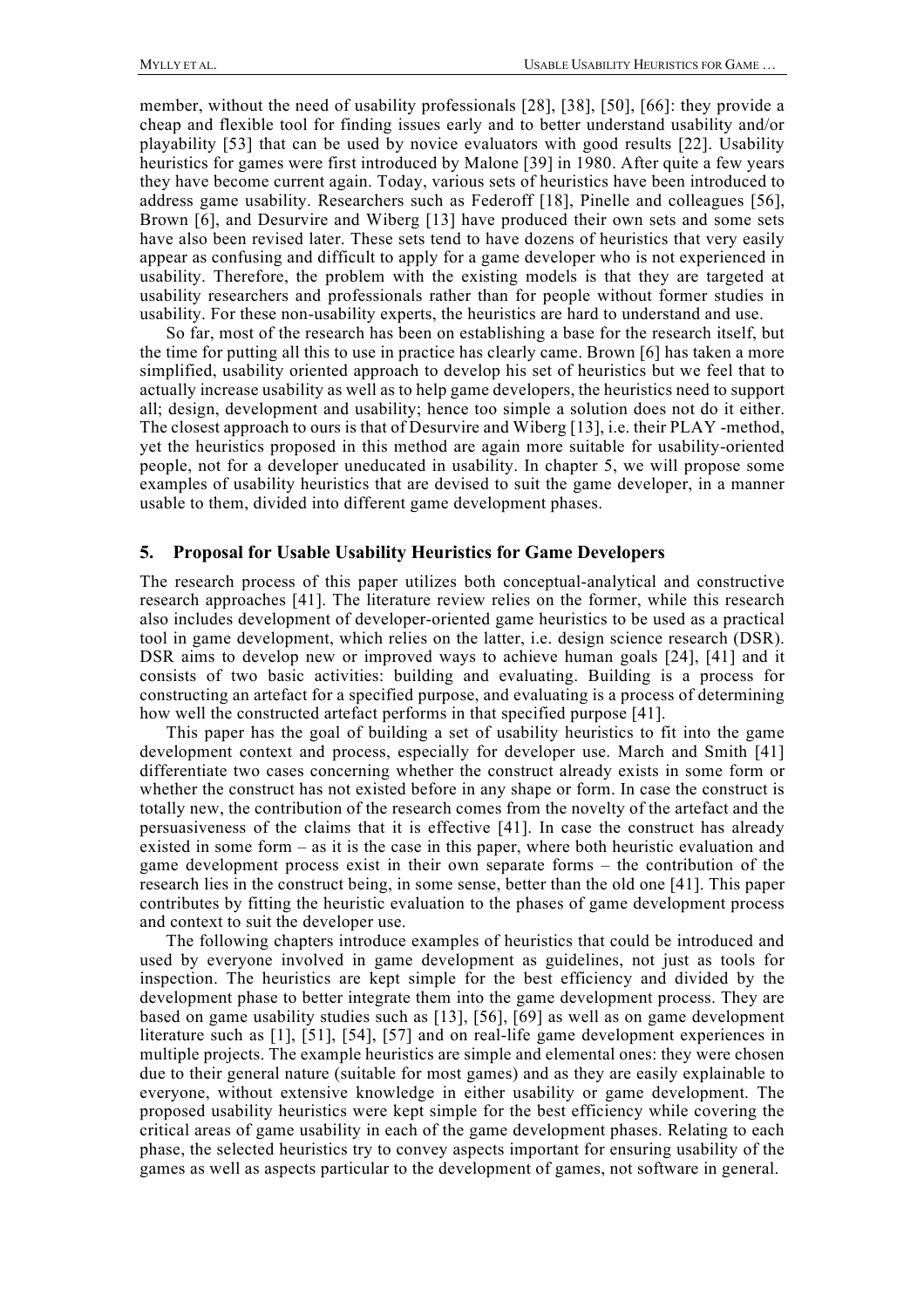#### **5.1. Concept**

**The game has (several) clear and visible goals.** Players play for a reason, and they must know what they can do and have to do to win the game: e.g. the players explore the game world to find the evil zombie king that they must kill to save the world. Both long- and short-term goals should be visible, long term goals before reaching them and short-term goals straight from their introduction.

**The player has a clear role that she can absorb.** The player needs to know who she is and how she is ranked in the game context so that she can get a better understanding of the overlying situation and her place in the game world.

**The game has a clear audience.** Because people are different, not everyone will enjoy the game. One needs to have a clear idea about the audience so that one knows who to develop for. "Everyone" can be an audience, but that does not help the development team, or the actual audience it will have.

### **5.2. Pre-Production**

**The game is consistent thoroughly.** For the game to be believable, the elements in the game need to be consistent. Jumbo-jets in Stone Age are hardly believable but using a pterodactyl as an airplane could work.

**Effects and actions of artificial intelligence (AI) are fair, visible and consistent.** The AI should not have unfair advantages against the player (i.e. gain resources twice as fast as the player), unless the player chooses so. The actions of the AI should be as visible to the player as her own actions (i.e. troops moving or constructions building).

**Every platform is thought of independently.** Platforms are different, sometimes a lot different (mobile phone vs. personal computer for example) in many ways - from hardware to controllers etc. - therefore the game must be adjusted accordingly to all platforms it is developed for. New technologies and the adaptation levels of these technologies offer possibilities to create something on the side of the real game on other devices (like commanders in Battlefield 3). For example, the original version of Final Fantasy XIV had the PC user interface designed to follow the same conventions and limitations as the forthcoming PS3 version, resulting poor usability on PC.

**Controls can be customized and are designed for each platform separately.** Players are different: for example, some are right-handed, some left-handed and some may have only one hand or other limitations. The player should be able to adjust the controls so that she can play the game at best possible way. Different platforms have different controllers and some platforms have a multitude of controller options, which should all be designed for independently (within reason).

**The game is paced to offer challenge and rest.** Players are human, the vast majority of humans cannot undergo constant pressure for too long and too long easy periods can get boring. Keep the player engaged in the game by keeping the tension close but allow her to stop to think and breathe every now and then.

## **5.3. Prototype**

**The hook should be obvious.** The prototype needs to prove that the game is worth making, selling and most importantly playing. Do not just reinvent the wheel, improve it. Provide the hook of the game in the prototype.

**The theme and genre are obvious.** The prototype shows what the game is about and in what setting, the level of reality (arcade versus simulator) and the main genre (sports, action, role play etc.).

**The rules and opposition are obvious.** The rules define how the game is played and opposition is the challenger for the player. These can be demonstrated at general level at this point.

**The over-arching goal is obvious.** The Player is aware of what the final goal of the game is, even if not yet able to complete that goal.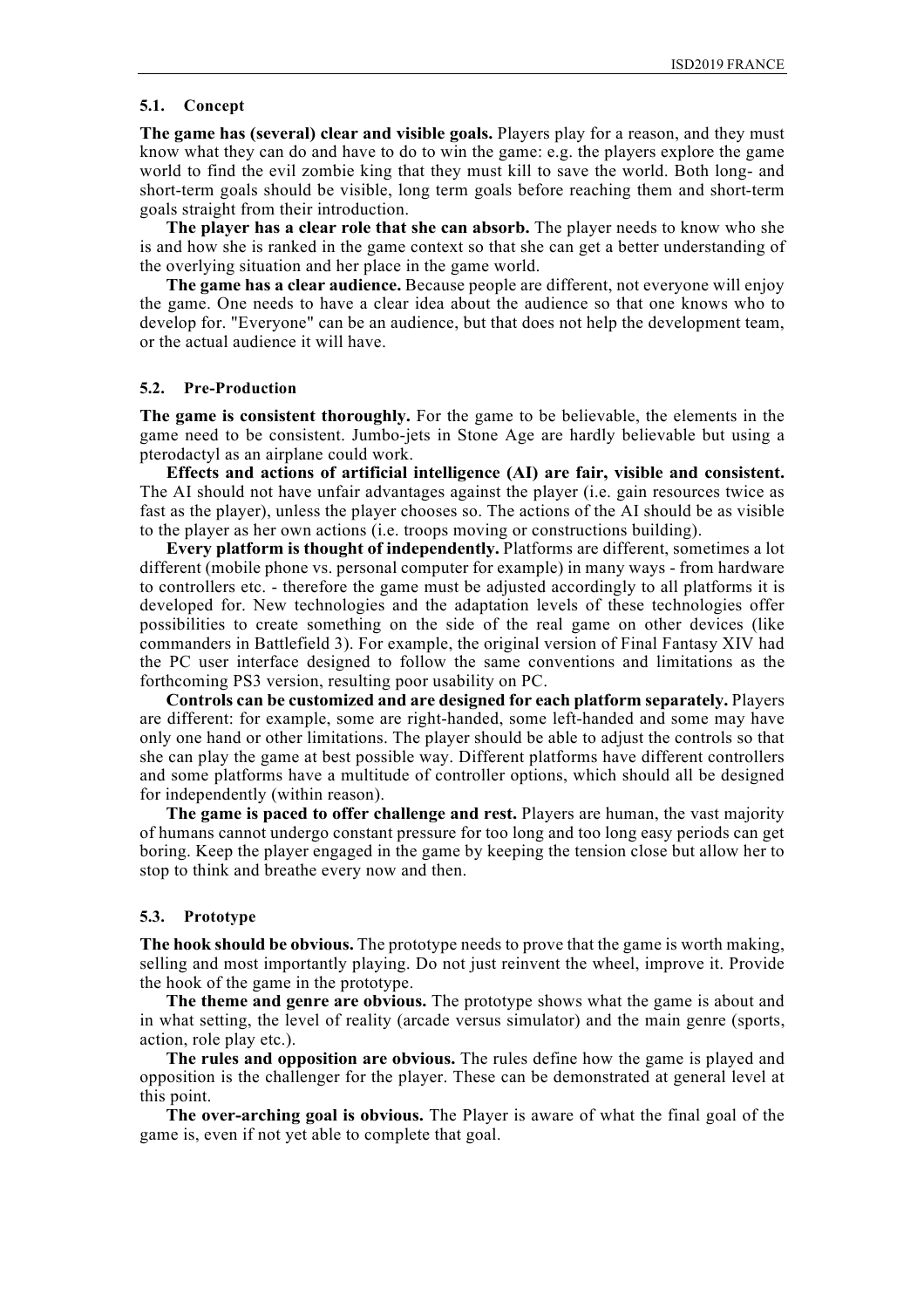## **5.4. Production**

**The player should be able leave or quit the game at any point.** Players have real lives, therefore they should be able to leave (pause) or quit (save) the game at any point without losing too much of their progress. This may not be applicable in competitive multiplayer games, but a quit or pause should be included in every single player game at least and should be taken into account through whole production phase.

**Produce for the player.** Adjusting to tight schedules often may lead to cutting corners and reducing features, which is understandable, but these cuts should not affect the general game play. Through whole production phase, leave "cool to have" features out if that means you can perfect the necessary features, save time on places that are optional to finish the mandatory and often visited places.

# **5.5. Alpha**

**The player knows what to do and how to do it.** The game clearly shows what the player needs to do - a first goal - and the means to do it, so that the player can start playing meaningfully right from the beginning.

**The player does not repeatedly make the same mistakes.** Repetition can frustrate the player easily and repeated mistakes frustrate even faster. Alpha is the first phase where you can really spot these design flaws through player testing, as the developers play tests are biased (developers know how it should be done).

**Basic controls are easy to learn, but expendable for more experienced players.** The player learns the basic controls fast and can play the game right from the beginning. Advanced players may require more advanced controls to achieve things faster or with fewer actions (e.g. quick keys for production or building).

**Menus are simple, self-explained and intuitive.** Menus are part of the game and the overall experience too. The menus should be designed and structured to support the game play. Disguising different options as part of an image for example might seem like a good idea, but if it makes it slower or harder for the player to start the game, it does not support the game play and can potentially drive players away from the game.

# **5.6. Beta**

**The game provides accurate, timely and adequate feedback.** Players need to know and realize they are progressing towards the goal(s) of the game. Giving them feedback of their progress will encourage them to continue playing (progressive feedback) and feedback about their current situation and future will make it a lot clearer how to proceed onward (informative feedback). Most of the core should at this point work like intended, but it is not too late to increase the amount of information the player receives.

**The challenges are worth completing and give a positive feeling.** The challenges can be very hard, but if the players are given a feeling of success, they will carry on trying. Having sub-goals in a longer challenge (pacing) to provide constant stream of minor successes can help in reducing player stress. The reward(s) for completing a challenge should be on par with the challenge level, greater challenges should provide greater rewards.

**User interface has enough information but does not interfere with game play.** Different games have different requirements for the user interface. Health indicators, ammunition information, mini-maps, compasses, skill bars and every other thing there may be are supposed to support the player and the game play, not to obstruct her view or ability to play.

**Similar forms should have similar actions.** A sign for example should always be a sign, not sometimes a mere sign and sometimes a button as well to avoid confusion and frustration. Less learning is more playing.

**The game and the different elements in the game are balanced.** In the beta phase of the production it is time to make sure that the different elements in the game are balanced so that the players' skills and abilities define the game outcome, more than (bad) early game decisions or imbalanced mechanics.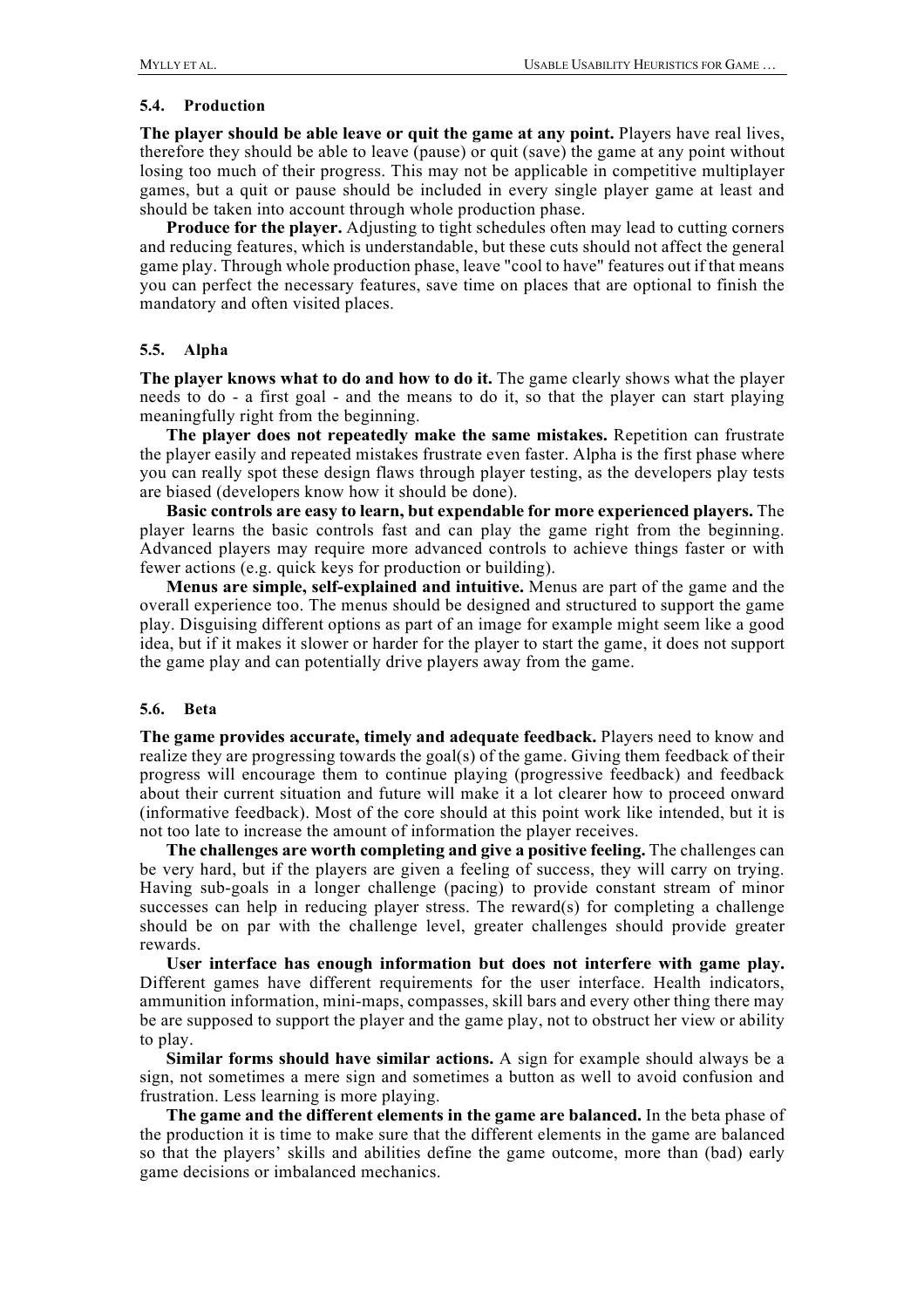#### **5.7. Gold**

**The game is ready to play out of the box.** The player does not need to install any updates or patches prior to game play. Notify the player that there are updates available, but do not force her to install unless the updates are critical for the game (i.e. online competitive game, where everyone needs to have the same version).

**There is an adequate manual shipped with the game.** The manual included in the release (preferably in physical form, electronic manuals are hardly ever even opened) has enough information so that the player can quickly look up basic instructions and wellknown issues.

**All required third-party software is included in the release.** If the game requires any third-party software (DirectX, PunkBuster etc.), they are all included in the release to make it as easy as possible for the player to start the game. It may be plausible to add links or web-installers for the requirements these days, as internet is widely available and software updates common.

**The community building is supported in several ways.** Playing games is a social activity and a flourishing community is an important part of a successful game experience. Building and caring the community properly also creates ground for your next release or other games, as word spreads quickly.

### **5.8. Post-Release**

**There is an up-to-date FAQ about known issues and their (possible) fixes.** The players can find information for problem situations in one, centralized place, so that they can overcome and/or fix issues as easy as possible.

**There is a change log available for every update and patch.** Provide information about changes to game mechanics and content etc. so that the players can adjust their game play accordingly (if needed) and are well informed about fixed bugs and errors.

**New content is consistent with the original game.** The new content should support the existence of the original game and the original game experience, which can be extended and expanded, but not overwritten.

## **6. Concluding Discussion**

This paper addressed the topic of usability in game development. Game development industry, although growing fast and already including large and successful companies, consists also of a huge number of small-to-medium- sized enterprises and start-ups. For these companies, practical, usable, developer-oriented tools for ensuring game usability are needed, as these companies do not have resources for hiring usability specialists. This paper reviewed the concept of game usability and existing research on usability methods for game development as well as proposed a set of usability heuristics as a usable, developer-oriented tool during the game development process.

In case the construct has already existed in some form – as it is the case in this paper, where both heuristic evaluation and game development process exist in their own separate forms – the contribution of the research lies in the new form of the construct being, in some sense, better than the old one [41]. We propose that the usability heuristics fitting the game development process and context, as presented in this paper, are more usable [32], [33], [46] than the existing game usability heuristics, which are not being favored by the majority of the game companies [60]. The usability of the heuristics is improved especially in the sense of efficiency and effectiveness [33] that hopefully also lead to improved developer satisfaction [33]. The game companies view the existing game usability heuristics as being too difficult to use, too expensive, requiring too much resources, unknown to them, and unsuited for their development practice [60]. The proposed usability heuristics were kept simple for efficiency while covering the critical areas of game usability in each of the game development phases to ensure effectiveness. Dividing the game usability heuristics into the different development phases aims to help to integrate them into game development and allows the game developers to concentrate on a smaller number of important game usability heuristics in each phase. We argue that this new approach to game usability heuristics makes it easier for the game developers to use these heuristics in their game development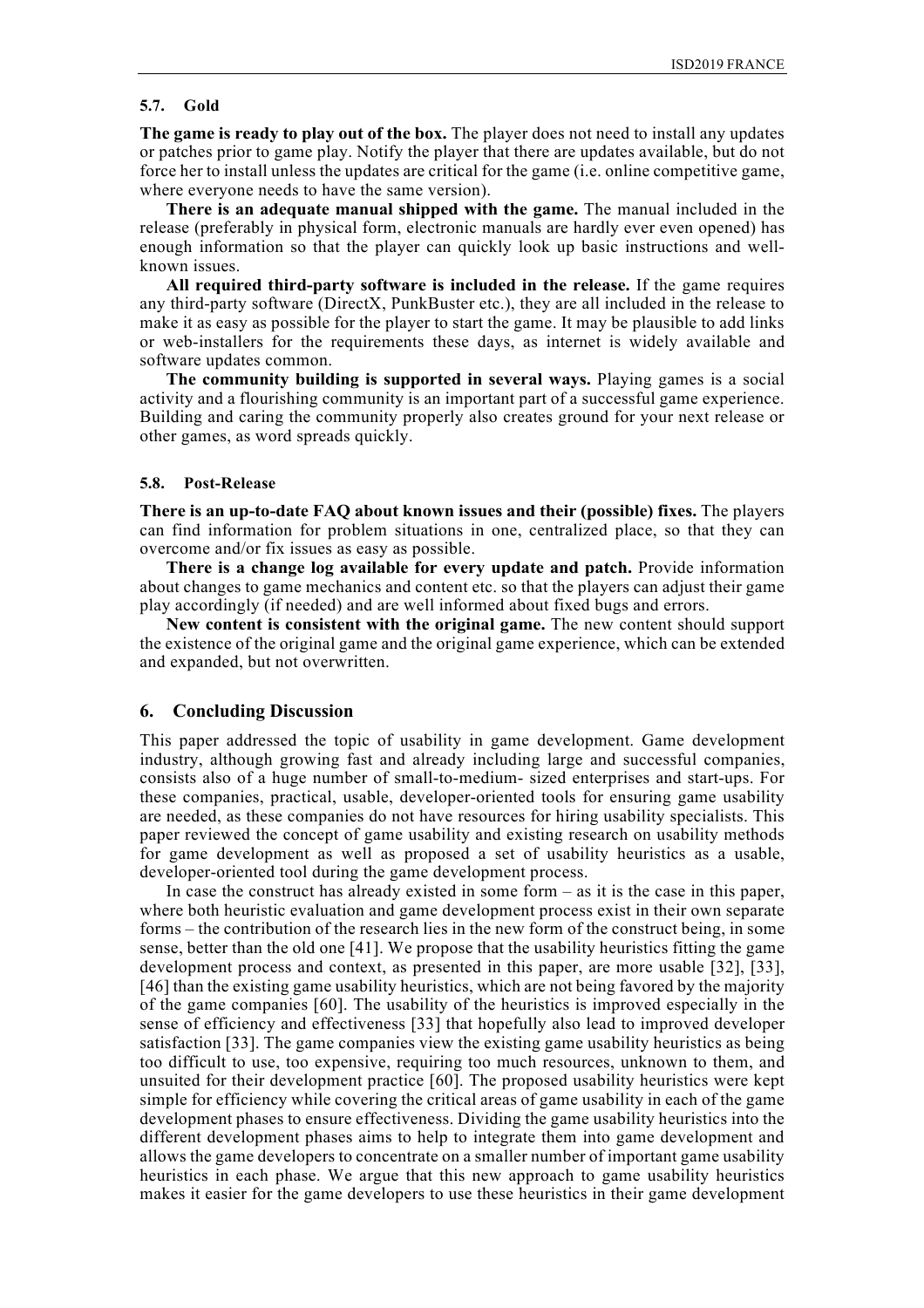process and context and thus to improve the usability of the games they develop.

The study has both theoretical and practical implications. First of all, through reviewing the concept of game usability and existing research on usability methods for game development as well as through characterizing the existing game development industry – i.e. there being a huge number of small enterprises and start-ups without much resources to invest in usability – the paper revealed the need for a practical, usable and developeroriented tool to suit the game development process that has been lacking in the existing research [59], [60], [61]. Second, the proposed usability heuristics for games are devised to meet this need. Other researchers as well as game developers can benefit from the contribution of this paper by experimenting with the heuristics during game development. Researchers can extend this work by testing the fit of particular heuristics in the respective game development phase as well as by refining or developing new game usability heuristics to fit a particular game development phase.

As a limitation of this paper, the explored usability heuristics for game development have not been empirically tested to verify their fit, usefulness and ease of use. We also acknowledge that heuristic evaluation conducted by novice evaluators (i.e. developers) is not a perfect solution for improving game usability, but it is better than nothing (see also [17], [23], [71]). This paper focuses on usability evaluation and practical developeroriented usability tools, leaving issues such as usability requirements, usability design and the institutionalization of usability [65] in game development to less importance.

There is still a need for more research on introducing usability activities into the game development context and process. More research also needs to be done related to introducing game usability heuristics into game development. The proposed usability heuristics should be empirically tested in game development to verify the fit and usefulness of these heuristics in their particular game development phase. Moreover, heuristic evaluation is just one particular usability method and usability evaluation is just one particular usability activity. Empirical usability testing, usability design and usability requirements should also be considered in game development (see also [45], [61]). Altogether, more research needs to be done related to institutionalizing usability activities [65] in game development. Finally, the potential costs and benefits of usability activities in game development context could be researched further [59].

# **References**

- 1. Adams, E.: Fundamentals of Game Design, 2nd ed. New Riders, Berkeley. (2010)
- 2. Bates, B.: Game Design, Second Edition. Boston, MA, USA: Course Technology. (2004)
- 3. Bernhaupt, R.: Game User Experience Evaluation. pp. 4-5. Springer, Switzerland. (2015)
- 4. Bevan, N.: Cost Benefit Analysis version 1.1. Trial Usability Maturity Proc. Serco (2000)
- 5. Blow, J.: Game development: Harder than you think. ACM, 1(10), pp. 28-37. (2004)
- 6. Brown, M.: Evaluating Computer Game Usability: Developing Heuristics Based on User Experience. The 2nd Annual Human Computer Interaction Conference. (2008)
- 7. Callois R.: Les jeux et les homes. Gallimard, Paris, France. (1957)
- 8. Chandler, H.: The Game Production Handbook, 2nd Ed. Jones & Bartlett, USA. (2008)
- 9. Charles, D., McNeill, M., McAlister, M. Black, M., Moore, A., Stringer, K., Kücklich, J., Kerr, A.: Changing Views - Worls in Play. In Proc. of DiGRA 2005. (2005)
- 10. Costikyan, G.: I Have No Words & I Must Design: Toward a Critical Vocabulary for Games. Proc. of Computer Games and Digital Cultures Conference. Tampere, Finland. (2002)
- 11. Cooper, A., Reimann, R.: About face 2.0: the essentials of interaction design. Wiley, Indianapolis. (2003)
- 12. Crawford, C.: Chris Crawford on Game Design. New Riders. (2003)
- 13. Desurvire, H., Wiberg, C.: Game Usability Heuristics (PLAY) For Evaluating and Designing Better Games: The Next Iteration. (2009)
- 14. Ehrlich, K. and Rohn, J.: Cost Justification of Usability Engineering. In: Bias, R., Mayhew, D. (eds.): Cost- Justifying Usability. Acad. Press, pp. 73-110. (1994)
- 15. El-Nasr, M.S, Desurvire, H., Nacke, L., Drachen, A., Calvi, L., Isbister, K., Bernhaupt, R.: Game User Research. In Proc. of CHI EA '12, ACM, NY, pp. 2679-2682. (2012).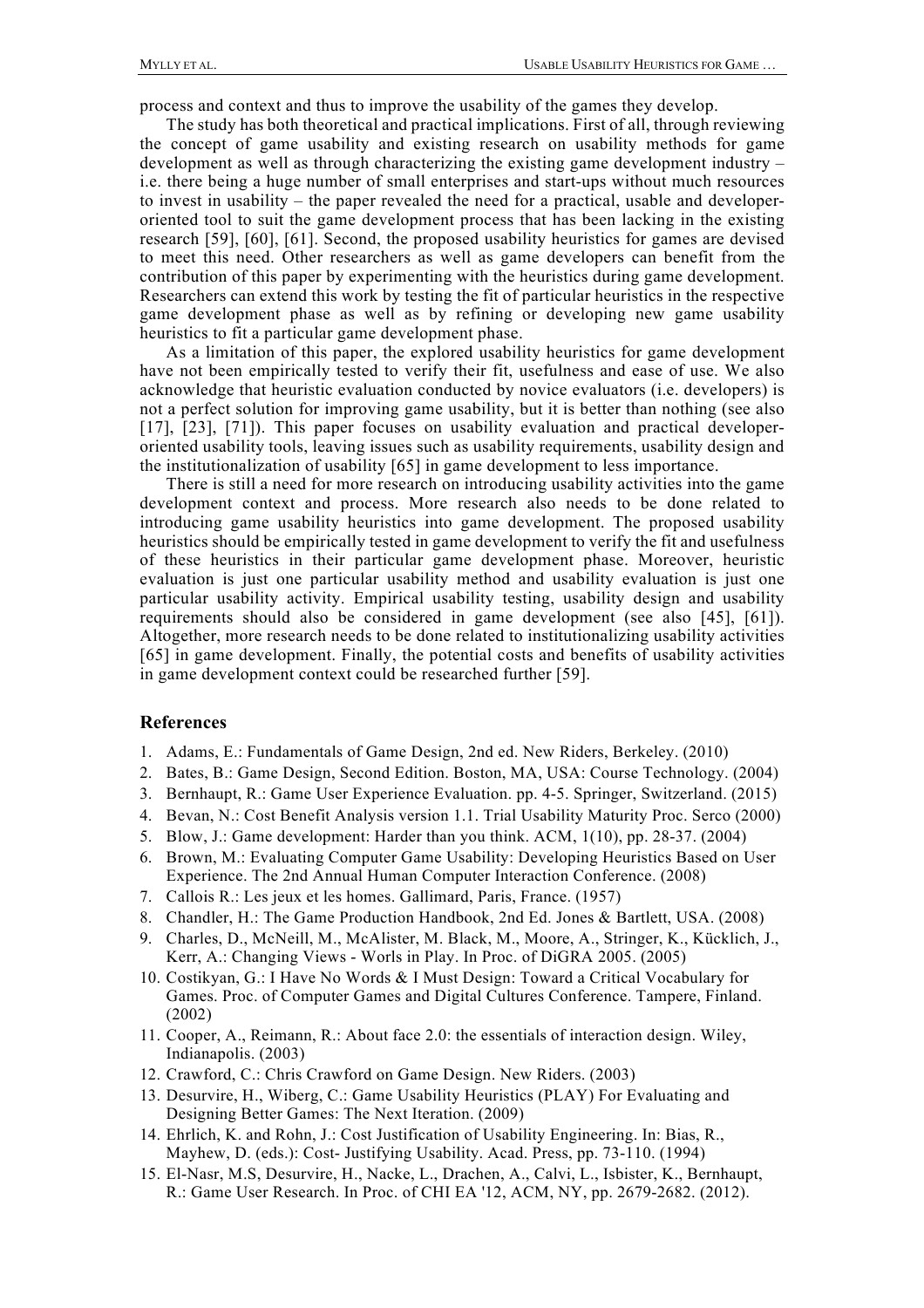- 16. El-Nasr, M.S., Drachen, A., Canossa, A.: Game Analytics. Maximizing the Value of Player Data. Springer-Verlag, London. (2013)
- 17. Eriksson, E., Cajander, Å., Gulliksen, J.: Hello World! Experiencing Usability Methods without Usability Expertise. INTERACT 2009, pp. 550- 565. (2009).
- 18. Federoff, M.: Heuristics and Usability guidelines for the creation and evaluation of fun in video games, thesis, University of Indiana. (2002)
- 19. Fernandez, A., Insfran, E., Abrahão, S., Carsí, J. Á., Montero, E.: Integrating Usability Evaluation into Model-Driven Video Game Development. In: M. Winckler, P. Forbrig, R. Bernhaupt, Human-Centered Software Engineering. Springer Berlin. pp. 307-314. (2012).
- 20. Global Game Jam (2019), http://globalgamejam.org/history. Accessed June 27, 2019
- 21. Grudin, J.: Interactive Systems: Bridging the Gaps between Developers and Users. IEEE Computer 24(4), 59-69. (1991)
- 22. Hearst, M. A., Laskowski, P., Silva, L.: Evaluating information visualization via the interplay of heuristic evaluation and question-based scoring. In Proc. of the 2016 CHI Conference, pp. 5028-5033. (2016).
- 23. Hertzum, M., Jacobsen, N. E.: The evaluator effect: A chilling fact about usability evaluation methods. International J. of Human-Comp. Interaction, 13(4), 421-443 (2001)
- 24. Hevner, A.R., March, S.T., Park, J.: (2004). Design research in information systems research, MIS Quarterly, 28:1, 75-105.
- 25. Hiltunen, K., Latva, S., Kaleva, J-P.: Peliteollisuus kehityspolku, Tekes. (2013)
- 26. Hiltunen, K., Latva, S., Kaleva, J-P.: Finnish Game Industry Report, Neogames.fi. (2017)
- 27. Hodent, C.: The Gamer's Brain: How Neuroscience and UX Can Impact Video Game Design. CRC Press, Boca Raton. Chapter 16. (2018)
- 28. Holzinger, A.: Usability engineering methods for software developers. Commun. ACM 48(1), 71-74 (2005)
- 29. Inostroza, R. Rusu, C., Roncagliolo, S., Jimenez, C., Rusu, V.: Usability Heuristics for Touchscreen-based Mobile Devices. Proc. of ITNG 2012, pp. 662-667. (2012).
- 30. Irwin, M. J.: Cooking Up A Blockbuster Game. Forbes (2008)
- 31. Isbister, K., Schaffer, N.: Game Usability: Advice from the Experts for Advancing the Player Experience. CRC Press, Boca Raton. (2008)
- 32. ISO 9126: International standard. (2001)
- 33. ISO 9241-11: International standard. (1998)
- 34. Jørgensen, A. H.: Marrying HCI/Usability and computer games: a preliminary look. In Proceedings of the third Nordic conference on Human- computer interaction. ACM, New York, pp. 393-396. (2004)
- 35. Karat, C-M.: A Business Case Approach to Usability Cost Justification. In Bias, R., Mayhew, D. (eds.): Cost-Justifying Usability. Academic Press, pp. 45-70. (1994)
- 36. Korhonen, H., Koivisto, E.M.I.: Playability heuristics for mobile multi-player games. In Proceedings of the 2nd international conference on Digital interactive media in entertainment and arts, pp. 28-35. ACM. (2007)
- 37. Levi, M. D., Conrad, F. G.: A heuristic evaluation of a World Wide Web prototype. Interactions, 3(4), 50-61 (1996)
- 38. Mack, R., Nielsen, J.: Executive summary. In Usability Inspection Methods, Nielsen, J., R. Mack (eds.). John Wiley & Sons, Hoboken, NJ, pp. 1–23. (1994)
- 39. Malone, T. W.: What makes things fun to learn? heuristics for designing instructional computer games. SIGSMALL '80 Proceedings of the 3rd ACM SIGSMALL symposium and the first SIGPC symposium on Small systems. ACM. New York. Pp. 162-169. (1980)
- 40. Manninen, T.: Pelisuunnittelijan käsikirja Ideasta eteenpäin. Kust. Rajalla, Oulu, (2007)
- 41. March, ST., Smith, G.F.: Design and natural science research on information technology. Decision support systems, 15(4), 251-266 (1995)
- 42. Mayhew, D.: Strategic Development of Usability Engineering Function. Interactions, 6(5), 27-34 (1999)
- 43. Mayhew, D.: The usability engineering lifecycle: a practitioner's handbook for user interface design. Morgan Kaufmann Publishers, San Francisco. (1999)
- 44. Mayhew, D., Mantei, M.: A Basic Framework for Cost- Justifying Usability Engineering. In Bias, R., Mayhew, D. (eds.): Cost-Justifying Usability. Acad. Press, pp. 9-43. (1994)